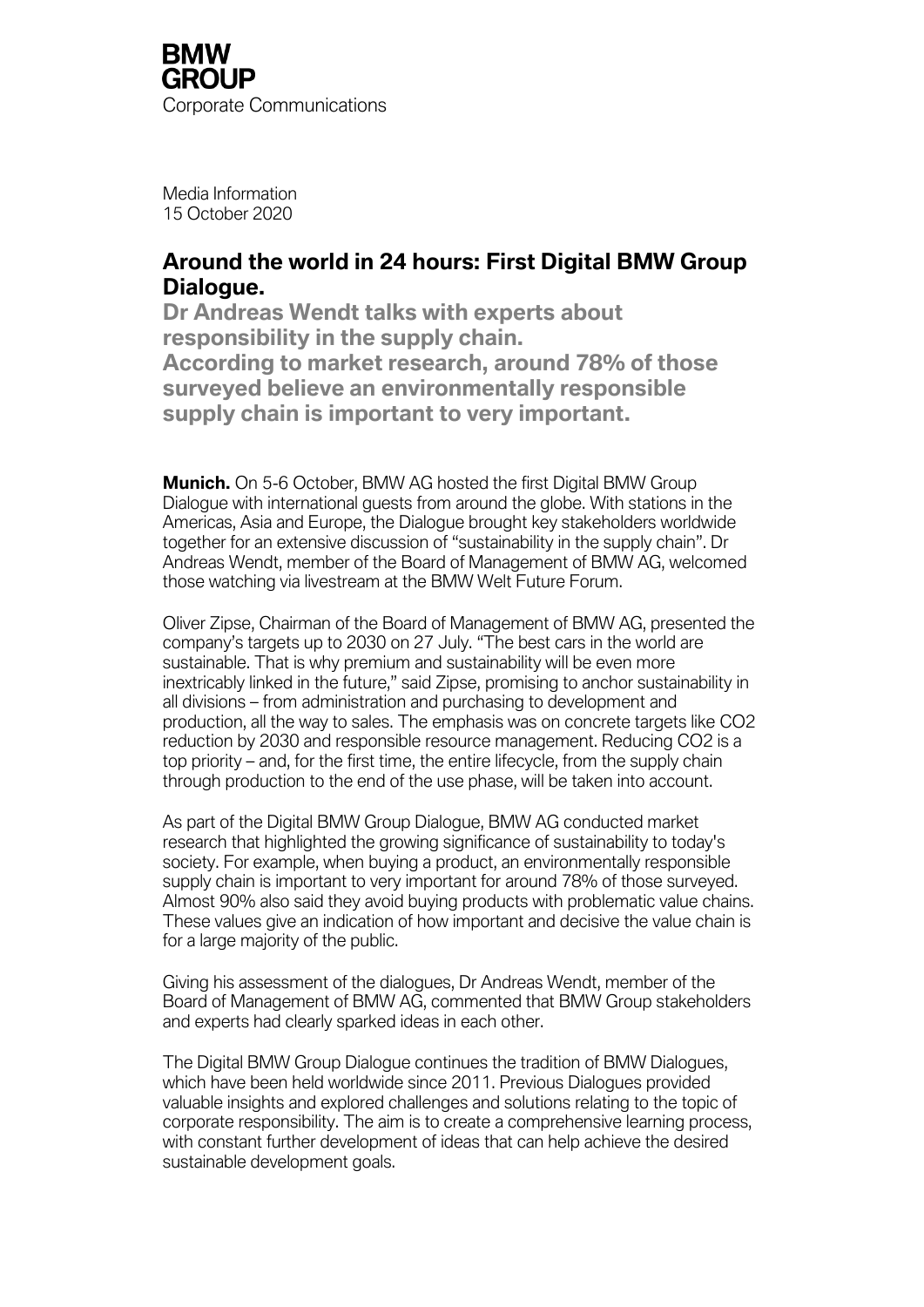

Corporate Communications



Media Information  $D<sub>Date</sub>$  15 October 2020

Subject **Around the world in 24 hours: First Digital BMW Group Dialogue.**

Page 2

## **Voices from the Americas Dialogue**

Leah Butler (Vice President, Responsible Business Alliance, USA: "Sustainability is about long-term positive impacts for people and planet. So, there is a temporal aspect to sustainability so that we can take care of future generations."

Patrick Hudde (Vice President, Raw Material Management, BMW AG): "Our goal is to lead in this field and to have the most sustainable supply chain in the automotive industry worldwide."

## **Voices from the Asia Pacific Dialogue**

*Jack Wyse (Senior Digital Sourcing + Sustainability Analyst, John Lewis + Partners Hong Kong): "The question is where do consumer want to spend more? And I think there is a real intrinsic link for lot of consumers between sustainability and quality. So, if we say we are buying a sustainable product it's also because we want a product that's actually a better product."*

## **Voices from the Europe and Africa Dialogue**

*Janne Werning (Head of ESG Capital Markets, Union Investment, Germany): "From an investor perspective, we look at the risk profile of a company and therefore the implementation and practice of sustainability management within the supply chain is very important."*

*Claudia Becker (Senior Expert, Supply Chain Management, BMW AG):* "At the BMW Group, we conduct a risk-based analysis of the raw materials we are using to build a car. Currently, we focus on critical value chains (such as cobalt and lithium), and we have a roadmap to reach 18 raw materials by 2030.*"*

Videos of the event can be found here: [https://www.bmwgroup.com/de/verantwortung/bmw-group-stakeholder](https://www.bmwgroup.com/de/verantwortung/bmw-group-stakeholder-engagement/bmw-group-dialogue.html)[engagement/bmw-group-dialogue.html](https://www.bmwgroup.com/de/verantwortung/bmw-group-stakeholder-engagement/bmw-group-dialogue.html)

If you have any questions, please contact:

**BMW Group Corporate Communications** 

Kai Zöbelein